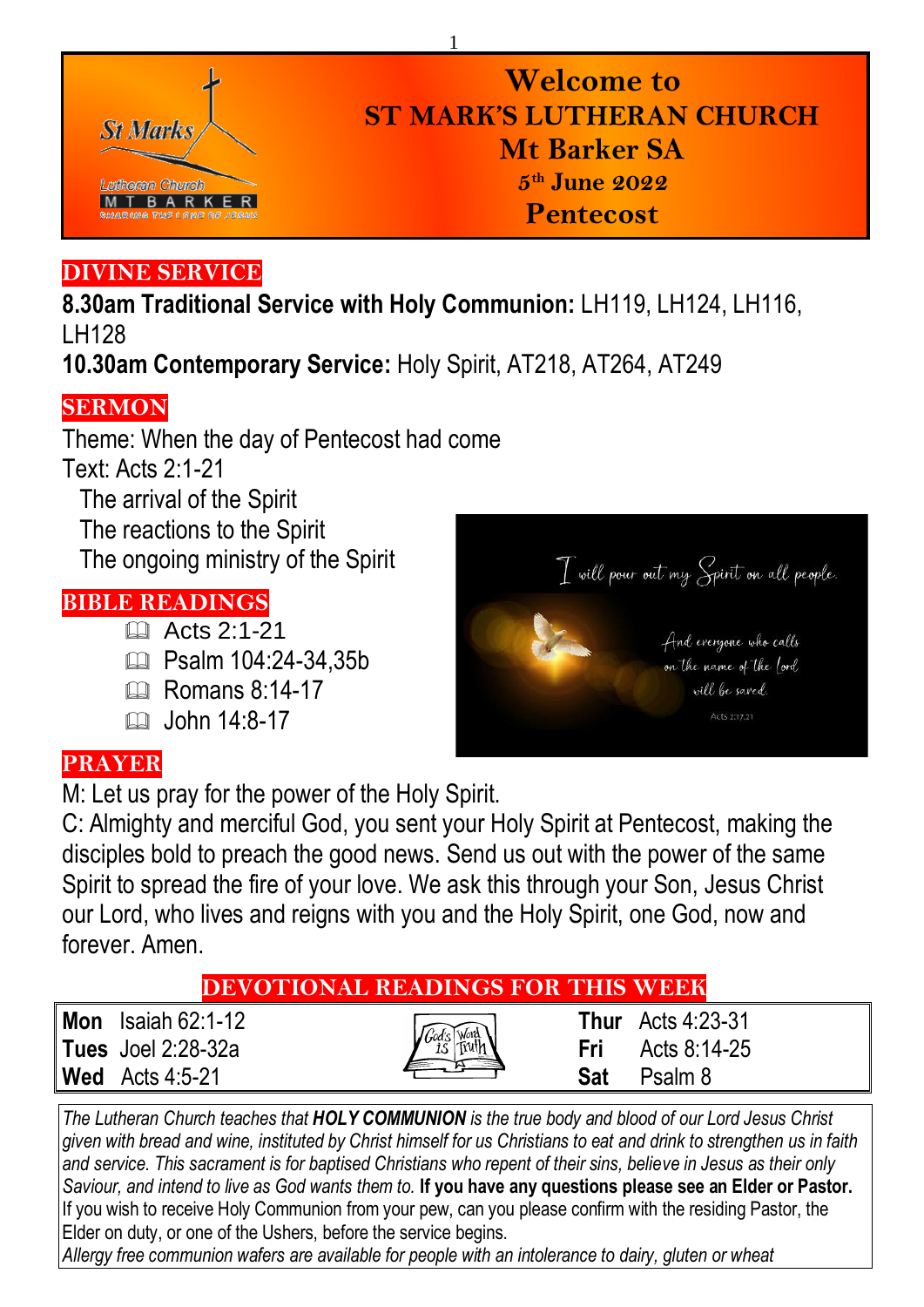#### **PRAYER POINTS**

Jon & Louise Schild, and David & Val Schild, on the safe arrival of their son and grand son Isaac

CLW campers, leaders & directors as they plan for the upcoming camp Hilary Moore, major health problems and moving into care All suffering the effects of COVID-19

#### **GENERAL PRAYER POINTS**

- ❖ **St Mark's School:** Siobhan Otto-Williams, Meredith Page, Louise Paterson
- ❖ **People in Civil Authority:** Prime Minister Anthony Albanese
- ❖ **Our Lutheran Leaders:** LCA/NZ Assistant Bishop Neville Otto
- ❖ **Our Lutheran Zone:** Grace Lutheran, Bridgewater
- ❖ **Our Local Churches:** Uniting Church Meadows

#### **THIS WEEK'S BIRTHDAYS**

 $\frac{1}{2}$  *th June ~ Jaslyn Kupke, Isabelle Duthie th June ~ Sam Curtis, Lydia Mibus th June ~ Naomi Heinrich th June ~ Angela Strauss, Bethany Crowder th June ~ Dawn Herbig*



*My apologies for missing Gary & Janine Altmann who both celebrated their birthdays on 2nd June*

*If you would like a special birthday or anniversary acknowledged in the bulletin, contact the office the week prior*



# **PENTECOST**

Welcome to everyone today as we celebrate Pentecost Sunday. This special festival of the church celebrates the gift of the Holy Spirit to God's people.

# **NEW ARRIVAL**

Our congratulations to parents Jon & Louise Schild and grandparents David & Val on the arrival of Isaac Jonathon Schild on 2/6/22 in France

# **JAFFA is BACK!** 5<sup>th</sup> June

We are excited to welcome children in Years 4 – 6 to our first JAFFA event for 2022! Join us TODAY at 1:30 – 3:30pm in St Mark's Church Link for Big Team Games! Cost \$3.00. Any questions contact Emma Graetz on 0418 898 430. Looking forward to seeing you there!

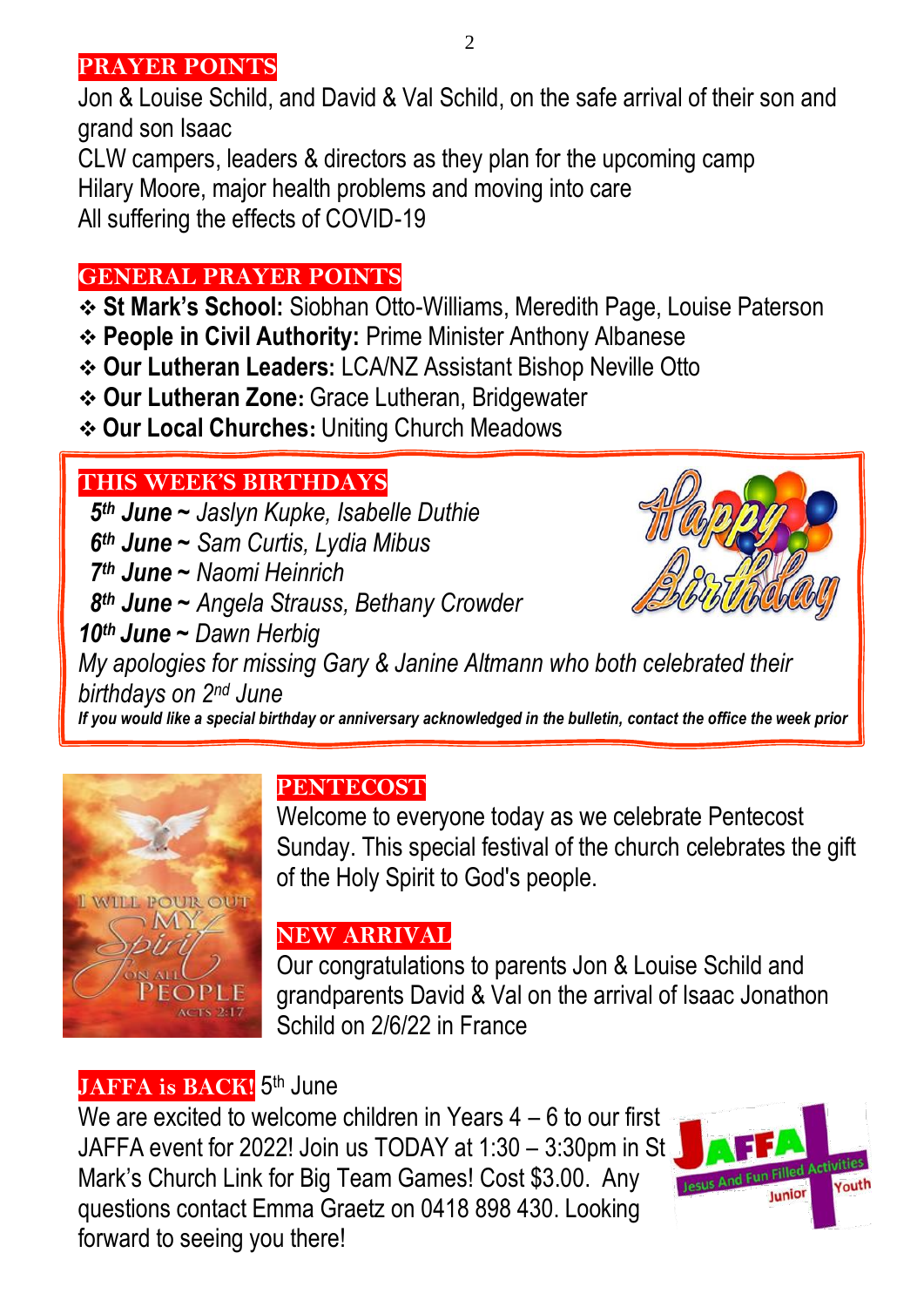# **HUNGRY NO MORE** 26th June

Hungry No More is a Sunday evening meal programme organised by the local Uniting Church, ministering to those finding life difficult. On Sunday June 26 we have the opportunity to assist the Uniting Church and our local



community by providing an evening meal. We will serve soup, savoury slice and apple crumble. These dishes are suitable for freezing if cooking ahead is more convenient. Please check out the notice in the Link where you can indicate what you can cook, donate, or assist with. Please contact me if you have questions. Rosalie 0401 640 413

# **DISTRICT SYNOD POPULAR REPORT**

These have been prepared by the district office and distributed in pigeon holes. If you have any questions about the report please speak to one of our congregational delegates, James Zeirsch, Emma Graetz and Greg Lockwood. We thank them for their attendance and involvement in the synod.

# **COOK FOR UKRAINE** 25<sup>th</sup> & 26<sup>th</sup> June



St Mark's will be running a #Cook for Ukraine fundraising dinner and we would love for as many people as possible to be involved. In order to minimise Covid risk the format will be a "Guess who's coming to Dinner" event where you can choose to be either host or

guest and guests will be randomly assigned a dinner to attend. We ask that you donate the amount you would have paid to go out to dinner to UNICEF Ukraine appeal. Fellowship opportunities have been pretty scarce over the last few years and this will be a great way to get to know more people from our church family while supporting Ukraine. Fliers with more details available in the Link, please return the reply slip to Jenny Curtis.

Please note: dates incorrect on flyer, choose either Saturday 25<sup>th</sup> or Sunday 26<sup>th</sup>

# **GAMES for KIDS HOPE**

Does anyone have a game of Yahtzee or Dominoes in their cupboard which is not being used? The Kid's Hope program would appreciate having these games available for use by our mentors

and children. Please speak to Jane Hill.





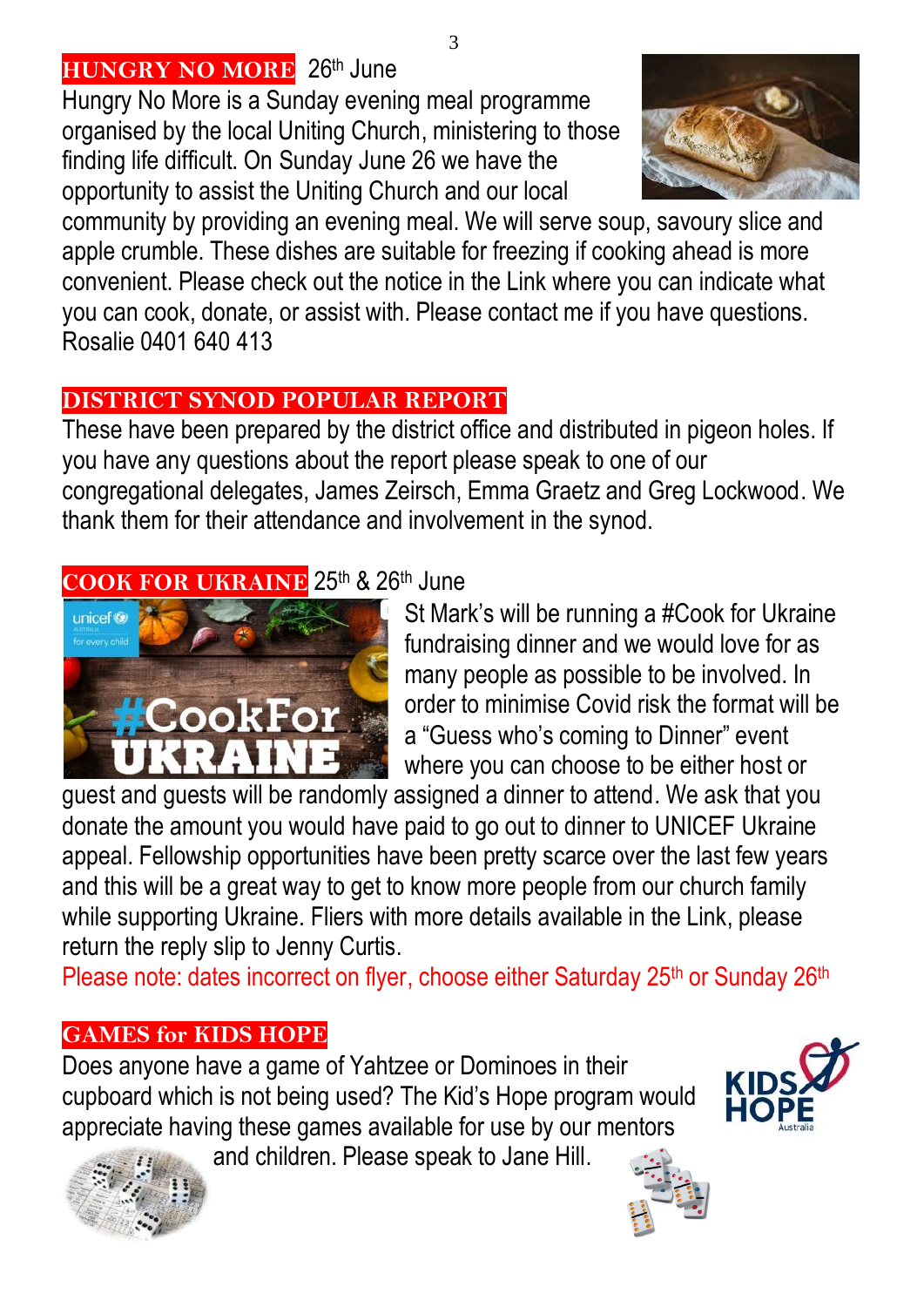**MANDM'<sup>S</sup> SOURDOUGH** 21st June Come join us for a sourdough class at our next

meeting. Beginning at 6.30pm we will greet you with a warming bowl of soup and sourdough. Our demonstrator is a young women with a home business teaching sourdough making and it

should be a fun learning night. All women are welcome, especially younger ones in need of a break and a fun night out. The cost will be \$15, flyers and sign-up sheet are in the Link, numbers are needed for catering and the class. RSVP 19th June, contact Jane Hill for more information

# **OPEN DOOR BOOKSHOP**

Books for sale are now displayed in a double glass cabinet near the table that holds the Sunday bulletins. Free items are in a single glass cabinet near the office window/hall entry. A big thank-you to Jane Hill for organising the cabinets, and to Colin Schultz for transporting and assembling the new double cabinet. David Buck

# **ADDRESS CHANGE**

Hilary Moore is moving into Southern Cross Oakfield Rise Aged Care, 19 Hawthorn Rd, Mount Barker. Her mobile number remains unchanged: 0429 678 851

# **PASTORAL CARE SEMINAR 28th June**

**Pastoral Care In Action, "Caring, Support and Boundaries" seminar.**



- How to go deeper by using a person-centred questioning approach.
- Maintaining confidentiality.
- Creating healthy boundaries to maintain own personal well-being
- Knowing when and how to organise other support, when needed.
- The role of LifeWell, how can LifeWell support you & the community.

More information on the noticeboard.

Bookings can be made through the following link <https://mbbdata.elvanto.com.au/event/72b2b6b7-aab0-4fa8-a76b-915f1d81c0f6>

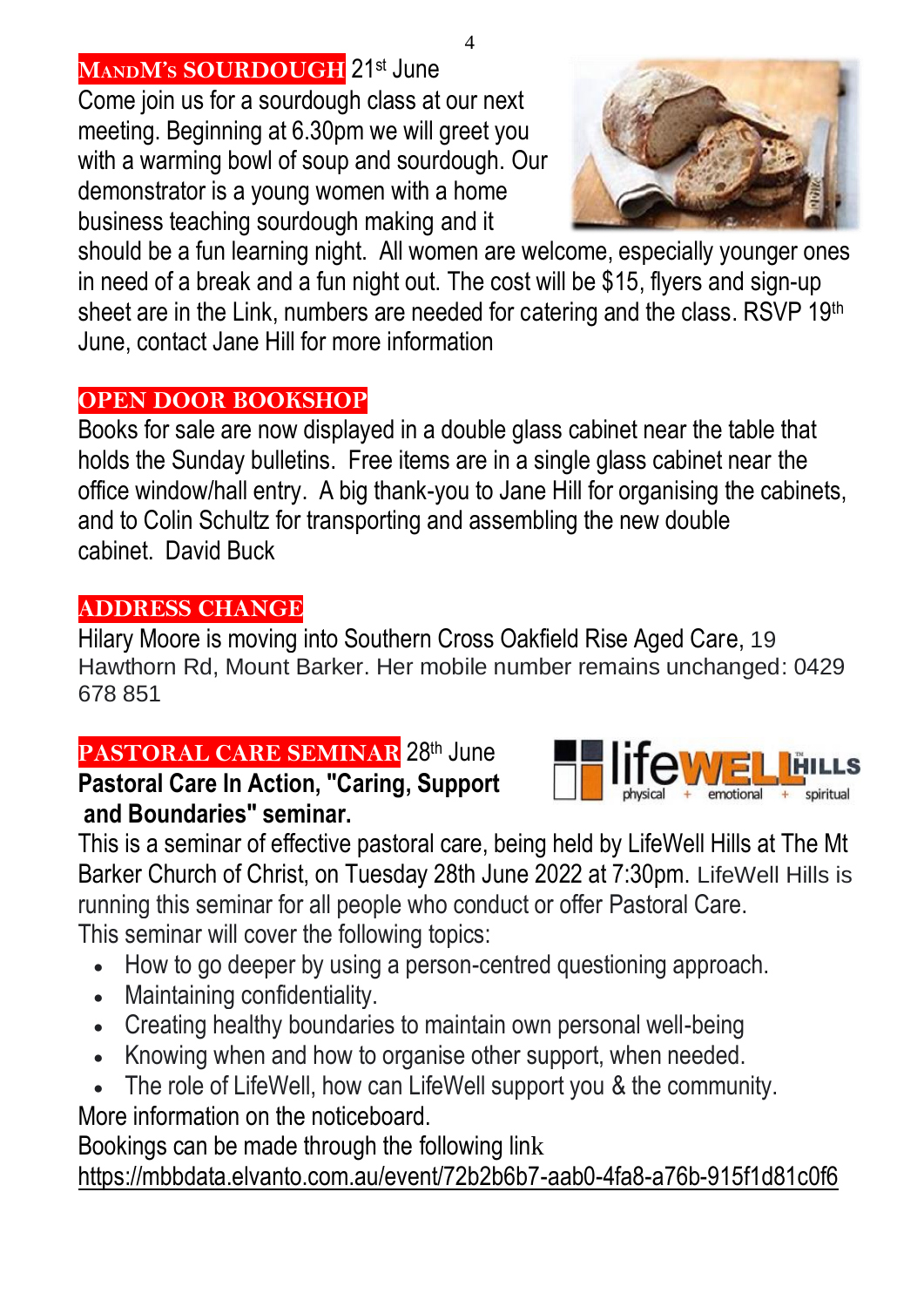#### **PASTORAL CARE WORKERS**

Two positions are currently available at Meningie Area School and Raukkan Aboriginal School, both adjacent to the Coorong and Lake Albert. The regular hours available in each school are 10.7 per week. However, there are currently extra hours available at both sites for the remainder of 2022. Joint applications for both positions are welcome. Please visit this website <https://smg.asn.au/chaplaincy-vacancies> for Job and Person Specifications, Application Form and Information regarding Interviews and Training.

#### **Adelaide Hills CLW 2022**

Christian Life Week registrations now open! Young people, in Years 7-12, of all backgrounds are welcome, from regular worshipping members (of any denomination) to those who have never set foot in a church before.



**Camp Details** Date: 11-15 July 2022 Venue: Unity College, Murray Bridge 2022 fees: \$200 Early Bird; \$220 Regular; \$20 First Time Camper (thanks to the support of the LLL, contact Blueprint Ministries [admin@blueprintministries.org.au](mailto:admin@blueprintministries.org.au) or 8267 5211 for more information). This is a great opportunity for you to bring along a friend to their first CLW camp!

Registrations close 26 June. For more information or to register, head to <https://www.blueprintministries.org.au/camps/hills-clw/>

If you or your family require financial assistance to be able to attend CLW, please see Emma Graetz



In June Lutheran Care are seeking donations of: ERAN Tinned Fruit, Tinned Vegetables, Tinned Soup, Coffee, Washing powder

Due to health and safety concerns all donations must be sealed and in original packaging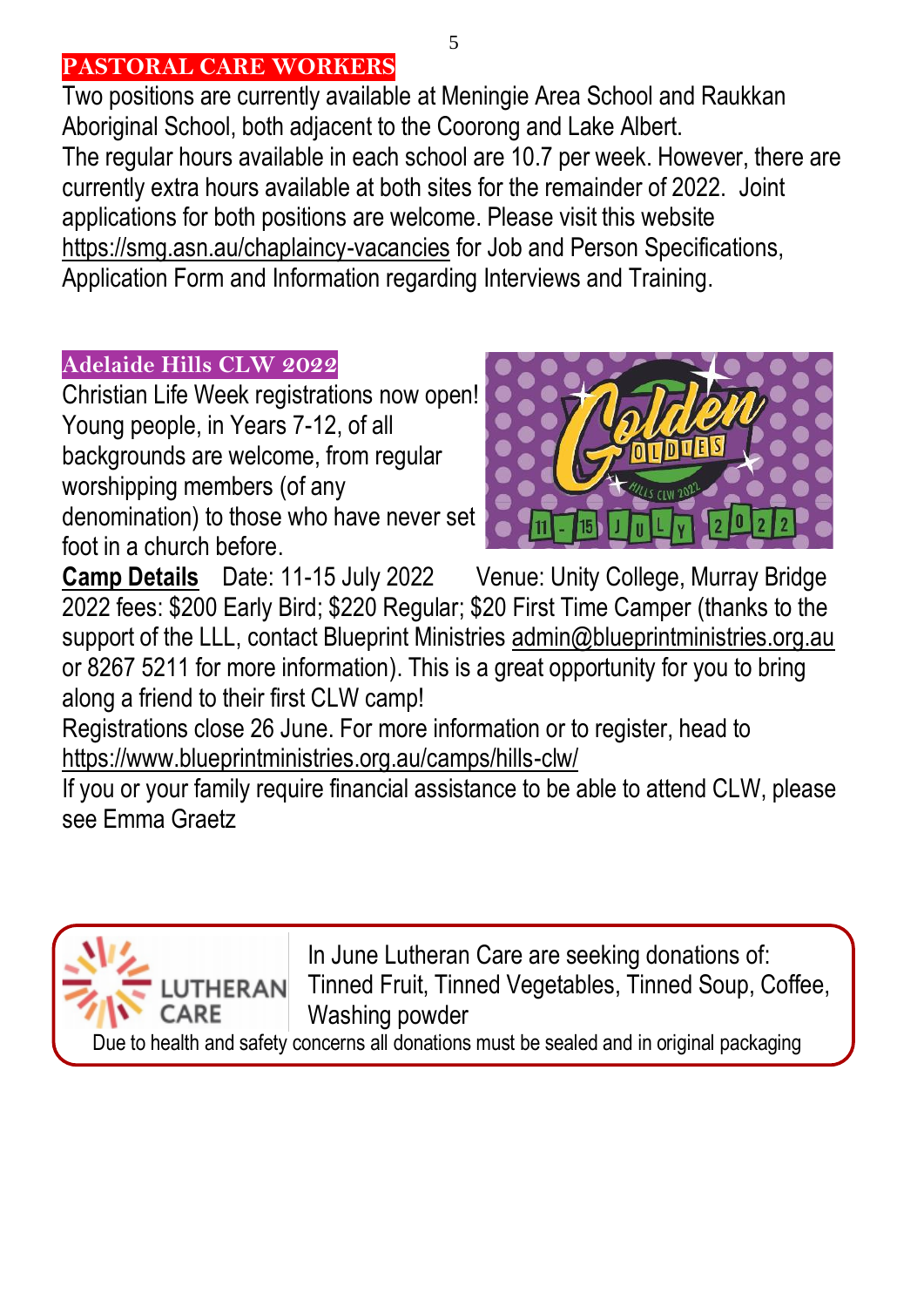# **COVID UPDATE**

Church Council continue to monitor our COVID related practices. We have returned to having Morning Tea between services in the Link, Bibles in the pews and the practice of passing around the offering bowl. Please continue to make use of hand sanitiser as you enter the buildings, monitor for symptoms, and stay home if you are unwell.

The Church Council continues to encourage those who would like to wear a mask to do so. We also encourage all who attend St Mark's to be considerate of others who may choose to adopt or refrain from different practices out of caution and personal circumstances. We continue to have members isolating due to COVID, which continues to be a prayer point.

The majority of the reserved seating signs have been removed in the church, as density limits no longer apply. The pulpit side is available for those who would prefer more space. Please continue to fill up from the front. We have now resumed the practice of Communing at the altar rail and leaving from the front at the end of worship.

Covid Marshals are also no longer required, but our Elders will continue to help us ensure COVID safe practices are followed. Thank you for adhering to these guidelines. We are grateful for this further easing of restrictions.

# **CONTACT INFORMATION**

#### **St Mark's Church Office:** 8391 1695

**Email**[: stmarks@stmarksmtbarker.org.au](mailto:stmarks@stmarksmtbarker.org.au) **Web site:** stmarksmtbarker.org.au **Church Premises:** 35 Hampden Rd, Mt Barker **POSTAL ADDRESS:** PO Box 836, Mt Barker 5251

**Pastor:** Ben Pfeiffer **Mobile:** 0402 825 173 **Email:** [pfeiffer241@gmail.com](mailto:pfeiffer241@gmail.com) **Office Administrator:** Janice Cecil **Email:** [janice@stmarksmtbarker.org.au](mailto:janice@stmarksmtbarker.org.au)<br> **Worship Coordinator:** Sharon Heyne **Email:** sharon@stmarksmtbarker.org.au **Church Facility bookings:** 8391 1695 **Email:** hiring@stmarksmtbarker.org.au

**Email:** [sharon@stmarksmtbarker.org.au](mailto:sharon@stmarksmtbarker.org.au)

#### **Elders**

Ben Footner 0404 490 601 Symon Gogel 0432 989 958 Craig Kupke 0429 150 667 David Lockwood 0427 911 477 Mark Tohl 0414 723 257 Kym van de Meulengraaf 0425 256 874 **Congregation Chair** Ian Pfeiffer 0413 336 221



**St Mark's School:** 37 Hampden Rd, Mt Barker **Phone**: 8391 0444 **Email:** [contact@stmarks.sa.edu.au](mailto:contact@stmarks.sa.edu.au) **Web site:** [stmarks.sa.edu.au](http://www.stmarks.sa.edu.au/) Weekly Newsletters available from the website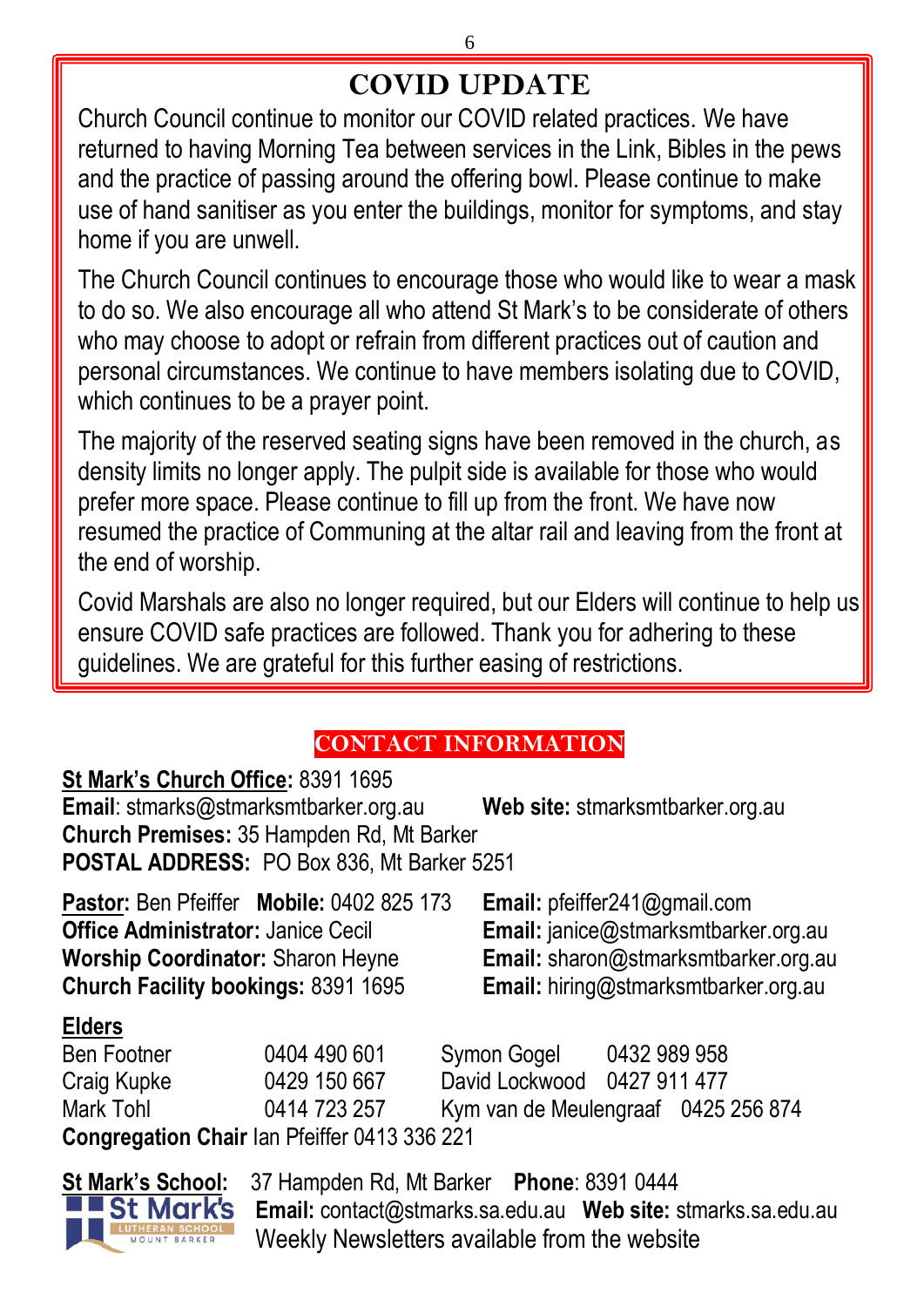| 7                      |                       |                        |                          |  |  |  |
|------------------------|-----------------------|------------------------|--------------------------|--|--|--|
| <b>ROSTERS</b>         | June 5                | June 12                | June 19                  |  |  |  |
| <b>Sunday</b>          | <b>PENTECOST</b>      | <b>Trinity Sunday</b>  | <b>Pentecost 2</b>       |  |  |  |
| <b>1st Reading</b>     | Genesis 11:1-9        | Proverbs 8:1-4,22-31   | <b>Isaiah 65:1-9</b>     |  |  |  |
| <b>Ps /Canticle</b>    | Ps 104:24-34,35b      | Psalm 8                | Psalm 22:19-28           |  |  |  |
| 2nd Reading            | Romans 8:14-17        | Romans 5:1-5           | Galatians 3:23-29        |  |  |  |
| <b>Gospel</b>          | John 14:8-17          | John 16:12-15          | Luke 8:26-39             |  |  |  |
| 1st SERVICE            | 8.30am HC             | 8.30am                 | 8.30am HC                |  |  |  |
| <b>Elder/Pastr Ast</b> | David Kuchel          | Symon Gogel            | Mark Tohl                |  |  |  |
| <b>Ushers</b>          | K & J Brinkmann       | S Moore & P Andrejic   | K Brinkman & B Jackson   |  |  |  |
| <b>Greeters</b>        | K & M Mills           | W Anderson & A Francis | J & G Hodgson            |  |  |  |
| Reading 1 & 2          | Jo-Anne Schutz        | P Andrejic             | Mark Frost               |  |  |  |
| <b>Music</b>           | Lisa Grieger          | Lisa Grieger           | Trevor Wegener           |  |  |  |
| Sound                  | Simon Milburn         | Simon Milburn          | Mark Tohl                |  |  |  |
| <b>Computer</b>        | Judith Paech          | Judith Paech           | Annthea Francis          |  |  |  |
| 2nd SERVICE            | 10.30am               | 10.30am HC             | 10.30am                  |  |  |  |
| <b>Elder/Pastr Ast</b> | Kym van de M          | Craig Kupke            | David Lockwood           |  |  |  |
| <b>Ushers</b>          | N & G Hein            | K & W Przibilla        | J Hill & V McNeil        |  |  |  |
| <b>Greeters</b>        | N Heinrich, S Heyne   | R & B Kowald           | J & I Pfeiffer           |  |  |  |
| Reading 1 & 2          | Vicki McNeil          | Holly Paech            | Ali Schulz               |  |  |  |
| <b>Music</b>           | David Heyne           | Casey Work             | Leanne Mibus             |  |  |  |
| Sound                  | Andre Kleinig         | <b>Steve Crowder</b>   | Dale Cavies              |  |  |  |
| <b>Computer</b>        | Ryan & Eli            | Vicki McNeil           | <b>Annette Cavies</b>    |  |  |  |
| <b>Clean/Flowers</b>   | E Stevenson, S Heyne  | A Cavies, J Page       | <b>B Paech, M Miller</b> |  |  |  |
| <b>Vacuuming</b>       | will do vacuuming     | will do vacuuming      | will do vacuuming        |  |  |  |
| <b>Morning tea</b>     | M Friebel, Ali Schulz | C Lockwood, Erica S    | Y Menz & E Marsh         |  |  |  |
| <b>Visiting</b>        | G & C Lockwood        | G & C Lockwood         | G & C Lockwood           |  |  |  |

#### **WORSHIP ATTENDANCE and OFFERING INFORMATION**

Attendance 29<sup>th</sup> May: 8.30am: 82 (73) 10.30am: 69 Total: 151 **Church Giving** (Plate, REG, Redevelopment)

Plate: 29<sup>th</sup> May: Gen \$21915.30 CLW \$499.05

Required Monthly \$22,466 Total Giving for April was \$19,462

Balance owing Redevelopment loan as at 31/12/21 is \$448,331. We borrowed \$800,000. **REG (Regular Electronic Giving)** members who choose to give electronically can do so through the Lutheran Laypeople's League weekly, monthly or as you prefer.

Forms are available in the 'REG' pigeon hole or online at [www.lll.org.au.](http://www.lll.org.au/)

St Mark's details: BSB 704942 Account no. 100406459

If you wish to pay off the principal of our loan directly please use these details: Account Name: St Mark's Lutheran Church, Church Re-Development BSB 704942 Account 100909094